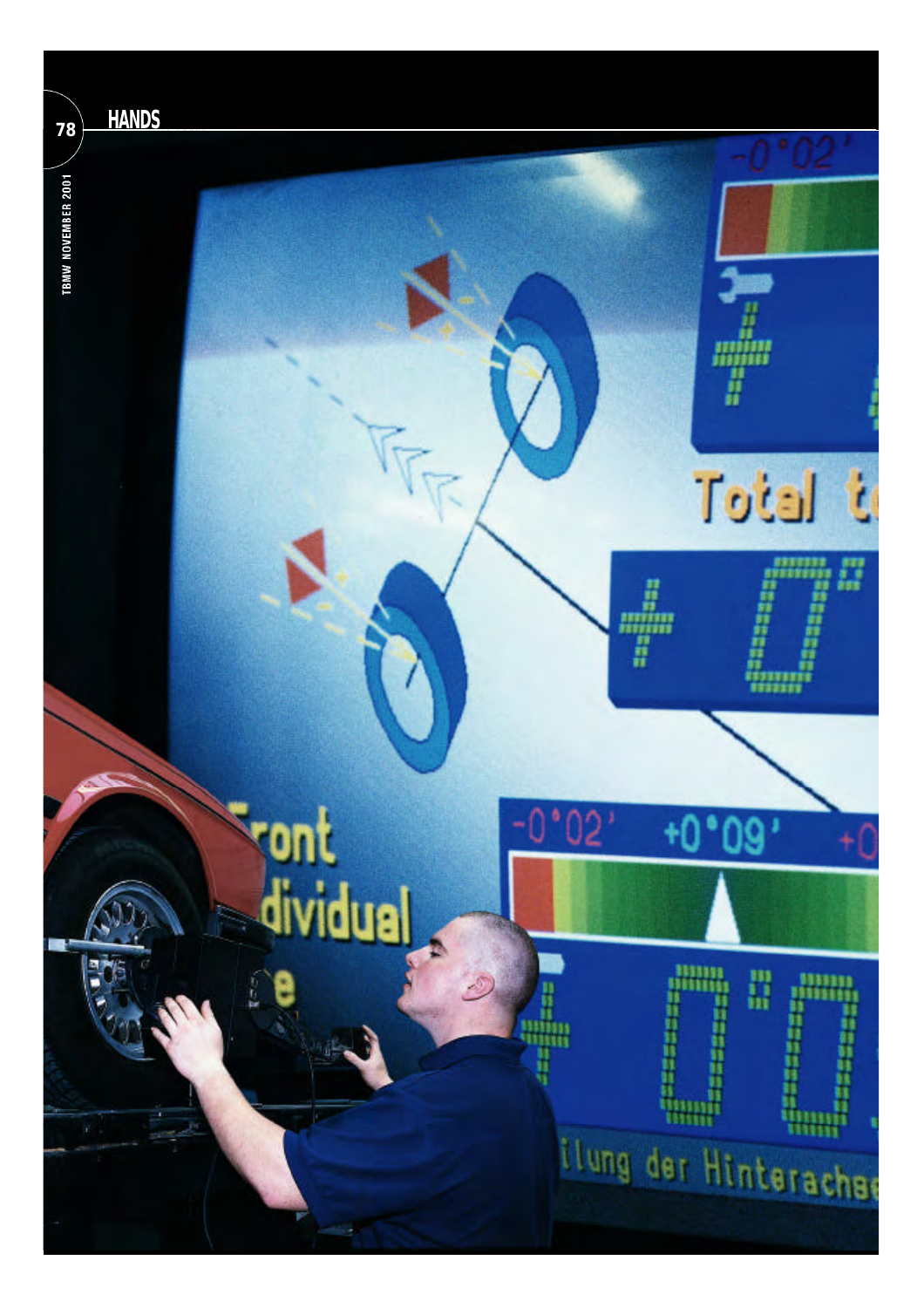**79**

## **In Line**

Make it go where you're pointing it with wheel alignment by the experts.







**E** ver since *Total BMW* started, we've lost count of the numb **we've lost count of the number of enquiries about wheel alignment problems. It seems to crop up more with the E34 5-Series than any other model but we've had moans and groans about lowered E36 3-Series that feel weird to drive and wear tyres out.**

**On cars like the E34 with a steering box there are quite a number of bushes and balljoints on the front end. A lot of the problems don't come from this, but from when the car is repaired and the wheel alignment isn't set up again.**

**If you've fitted lowering springs to your car, you'll need a four-wheel alignment inspection and one of the best** services around is the KDS check offered **by your BMW dealer. The system is manufactured by Beissbarth and KDS stands for Kinematic Diagnosis System.** 

**Rather than the usual wheel alignment gauges seen in tyre shops, the system uses cameras mounted on each** wheel which talk to each other from **f ront to back and side to side. This gives information to the central computer which holds data for just about every BMW back to the E21 3-Series. Once the data's been input it'll give a red fail or** green pass for all aspects of the align**ment. On cars like the old E28 and E30, how much can be adjusted is limited, but the E36s are an odyssey, as are the E34s.** 

**To test the system, we used two cars** from opposite ends of the BMW spec**trum — a 1987 E28 518i and a 1998 328i Coupé. Over the next 10 stages we'll tell you how it's done and what we found. The 518i in particular was a bit** of a problem child with strange front tyre wear and a tendency to pull to the **left. What did Bridgegate BMW find?**



**The first stage is to put the car on the ramp with its wheels on the circular discs and then to fit the four cameras. These will only fit BMW wheels with the five location holes. So if you have weird alloy wheels, you'll need to give prior notice so a set can be found and fitted for the operation. Tyre pressures need to be correct and if the car has been lowered or has a bodykit the special adapters to lower the cameras need to be fitted.**

*Words: Andrew Everett* **P H O T O G R A P H Y: D A V I D W IG MO R E**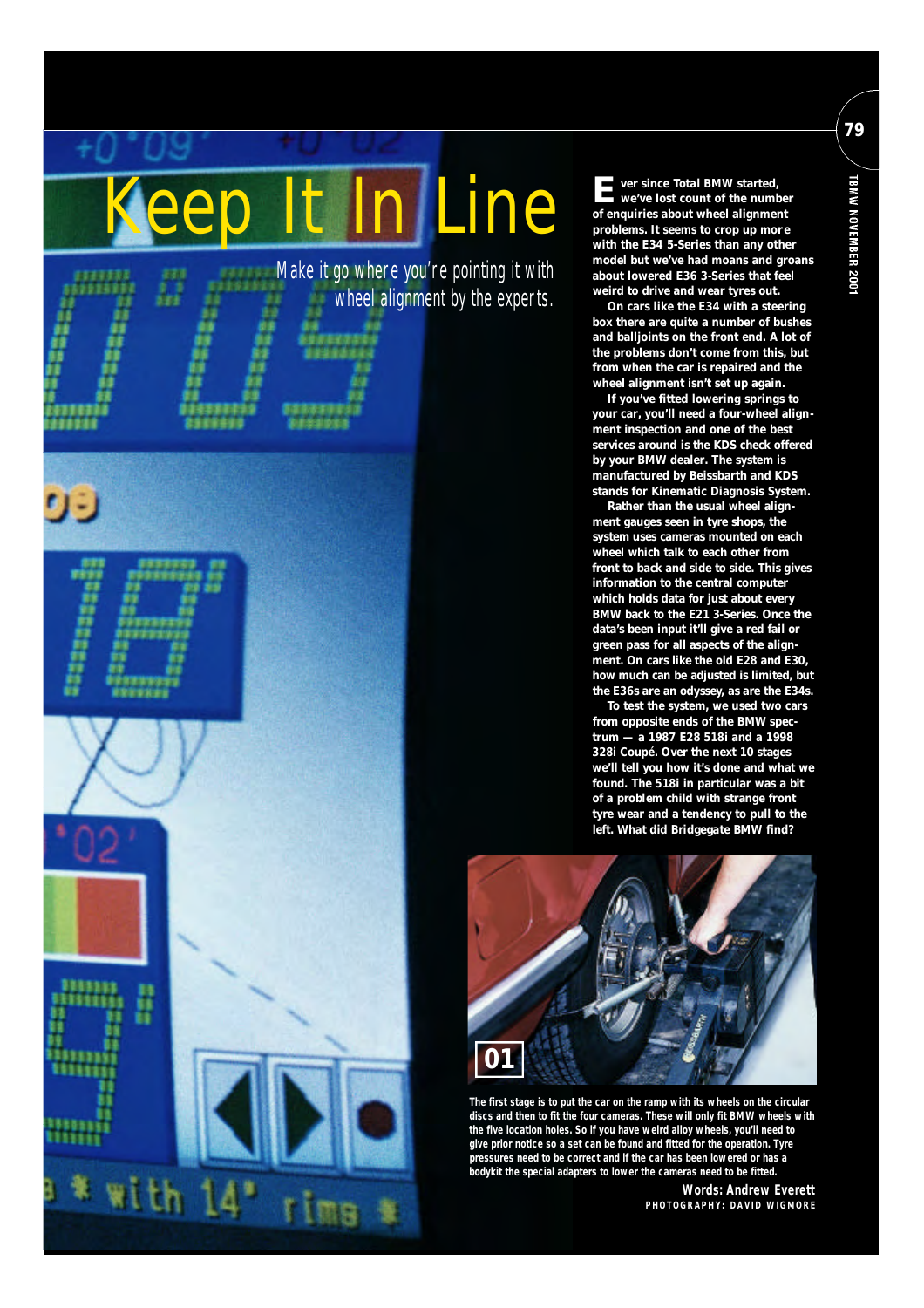**80 HANDS** 



**"Who owns this thing anyway?" asks Andy in horror as he loads the com**puter up with the correct model information. This gives the exact informa**tion with a given plus or minus for each setting. Now the boot needs to be filled with sandbags to weigh it down and give the ride height predetermined by the computer.**



**With that set and the wheel centred, the machine takes the readings and brings them all up on screen. The old 518i gets almost a whole set of red fails — what a surprise. On cars like this and the 6-Series, the rear end is only adjustable with offset bushes, which isn't a five-minute job. On our car, the rear end was fine but the toe angle (tracking) was a mile out at 25 degrees as opposed to nine. Although the camber was OK as a whole, one side was at an angle and the other almost vertical. BMW's double-pivot front suspension means that major tracking irregularity will result in other geometry being wrong too.**



**Andy then adjusted the tracking back to factory-spec. This reversed the camber exactly, so now the other strut was angled. It's all about compromise with a car this old and some finite tracking adjustments equalled things up. Obviously, if there's a balljoint, bush or a strut top mount that's not too healthy then you'll need to sort that out first. An experienced BMW technician will know what matters and what doesn't.**





**Now for the modern stuff. An E36 is a very adjustable car in the suspension department and it's all spanner work with the proper BMW tools. Here we've got the front strut top bolt which is normally sleeved. By replacing it with a non-sleeved bolt, you've got a lot more to play with and you can adjust the camber loads. Obviously, there's a proper BMW bolt for this, not just something you'd buy from the masonry department at B&Q.**

**There's plenty to be done at the rear end too, unlike older cars such as the E30 and E34. The E36 rear wheels can be adjusted for tracking or camber and to set it there's a special bolt where the lower wishbone meets the rear hub assembly. With the special tool, the BMW mechanic can alter the angle of the rear wheel and turn a fail into a pass. With cars that have been lowered by even 25 mm, this measurement will be totally wrong. BMW must have known people were going to slam the E36 and helped out at the design stage.**